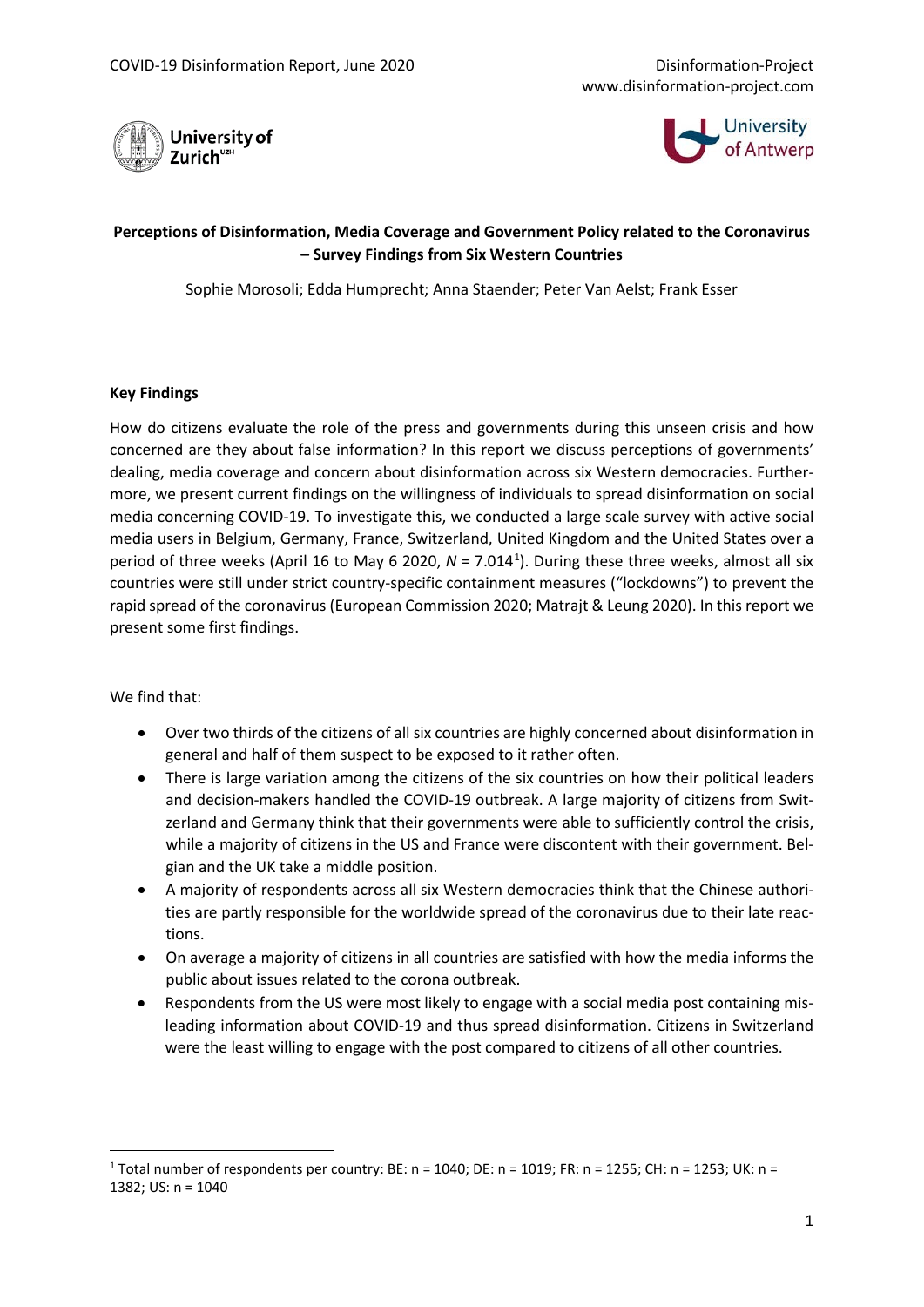## **Global "Infodemic" on Social Media**

The corona crisis has posed serious threats to many countries around the globe. One central aspect of this global pandemic is the vast amount of false and misleading information circulating on social media.

The WHO coined the term 'infodemic' to describe the current situation: "an over-abundance of information –some accurate and some not –that makes it hard for people to find trustworthy sources and reliable guidance when they need it" (WHO 2020). The virus outbreak seems to provide a fertile ground for the spread of disinformation, which can be understood as deliberately manipulated false content with the intention to harm (Wardle & Derakhshan 2017).

Messages ranging from (unharmful) false medical advice to claims that the coronavirus is a bioweapon have been spread by millions of people. Unfortunately, the dissemination of this content has a wide range of real life consequences such as vandalism, public health issues and harassment against journalists (EUvsDisinfo 2020; BBC 2020).

## **High Personal Concern about Disinformation and Exposure to it**

In response to the amount of harmful information, people in all six Western democracies are highly concerned about disinformation and indicated that they think they are rather often exposed to it (Figure 1). In the US, 77% of the participants are concerned about disinforming messages, followed by the UK with 75%. People from Belgium and Germany are slightly less worried about the massive spread of disinformation (BE = 68%; DE = 69%). These differences are also reflected in the responses on perceived exposure. Respondents from the US most frequently stated that they were exposed to disinformation, while respondents from Germany felt the least exposed.



### Figure 1: Exposure to and concern about disinformation regarding COVID-19

*Note*: *N* = 7014. Survey question regarding concerns: "Some people believe that this false information, which is intended to manipulate and deceive others, is a serious problem and harms our society. Others think that there is no reason for concern. Do you personally think that this kind of information is a problem?" (scale: 1 = no problem; 7 = serious problem) / survey question regarding exposure: "Nowadays we often come across words like "disinformation" or "fake news". People understand these terms differently. If you now think of false political information that aims to deceive and manipulate others: How often do you come across such news or information?" (scale:  $1 =$  never;  $7 =$ very often) / survey question regarding ability to judge: "Do you personally find it easy to distinguish between what is true and what is false when you're following the news?" (scale: 1 = I find it very hard to judge; 7 = I find it very easy to judge). Indices were built, where values between 5 and 7 were coded as a "sign of agreement".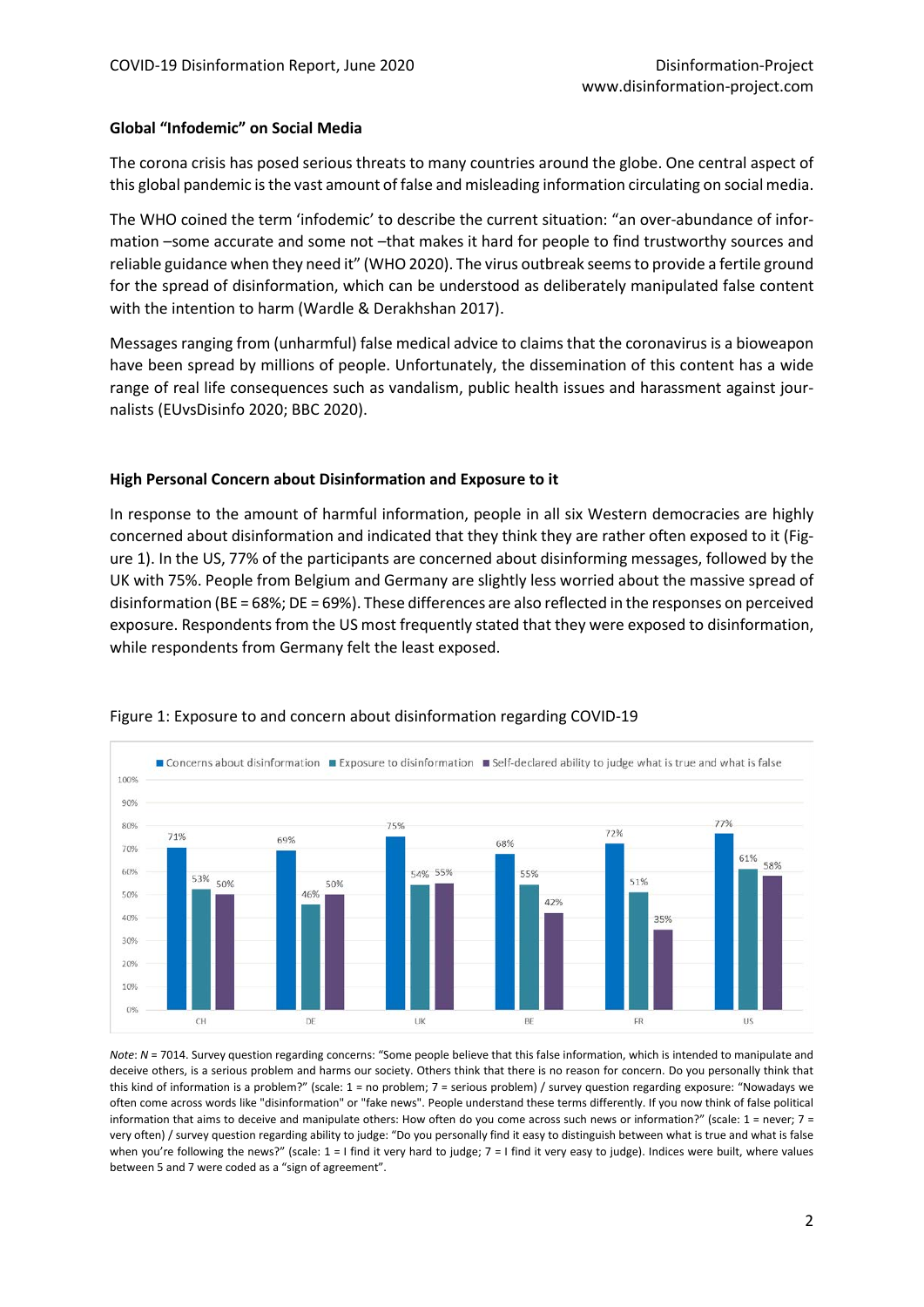Furthermore, only about half of the citizens of all countries feel confident to judge whether a message is true or false. In France this number is even lower, meaning French citizens found it the most difficult to judge a message regarding its correctness.

Generally, we observe that US citizens are most concerned about and most exposed to disinformation. However, the differences with the other Western-European countries are lower than reported in previous surveys on disinformation (Digital News Report 2018). This is in line with the idea that the 'infodemic' in this case was truly global.

## **Large Country Differences in Perceptions of Politicians' Handling of the Crisis**

The coronavirus hit countries to a different degree and also not all governments reacted in the same way. This variation is also reflected in how people judge the politicians in charge. Our results show that respondents from several countries are unsatisfied with how their political leaders and decision-makers handled the corona crisis (BE, FR, UK, US) (Figure 2). Participants from Belgium, France, United Kingdom and the US mostly agree that their politicians failed in adequality handling the consequences of the coronavirus (BE = 50%; UK = 59%; US = 63%; FR = 71%). Especially French citizens were not satisfied with their political leaders. In Germany and Switzerland the level of dissatisfaction with politicians dealing of the crisis is much lower (CH=34%; DE=42%).

In a second statement, we focus more on the current situation by questioning whether people believe their government can control the crisis. Here the perception of people is less pessimistic. In Belgium 48% agreed with the statement, while 29% (completely) disagreed, meaning that the number of citizens that is confident that government can control the corona crisis is somewhat larger than those who are sceptical (+19 point difference in percentages). In the UK the positive group is also slightly larger (+4 ), while in the US (-9) and again France (-23) the negative perception towards the government's ability to control the crisis is much more outspoken (Figure 3). In steep contrast, citizens from Switzerland and Germany are mainly confident about the government's ability to control the spread and handle the consequences of the virus (CH = 76%; DE = 69%).

Further research is needed to better understand and explain this large variation in people's perception of the political response to the crisis. At least partly, these differences can be attributed to the actual spread of the virus and people's concern of becoming COVID-19 infected. Not surprisingly, German, and especially Swiss respondents were less concerned that they or their family would get infected.

### **Consensus: The Worldwide Pandemic was the Chinese Government's Fault**

When it comes to whom to blame for the global pandemic, the majority of respondents (about 7 out of 10) across all countries agree that the Chinese authorities are partly responsible for the scale the pandemic took on. Surprisingly, respondents from the UK (74%), Belgium and France (72%) were slightly more likely to agree with this statement than citizens from the US (68%), of which the president clearly blamed the Chinese government.

On a positive note regarding the information environment, we could not find widespread dissatisfaction with the national media and their reporting. In almost all six countries less than a third agreed with the statement that the media are not informing the public sufficiently (except for the US = 35%). About one third until half of the participants in all countries think that the national media is overreacting. People from France and Switzerland agreed the most with that statement (FR = 49%; CH = 46%).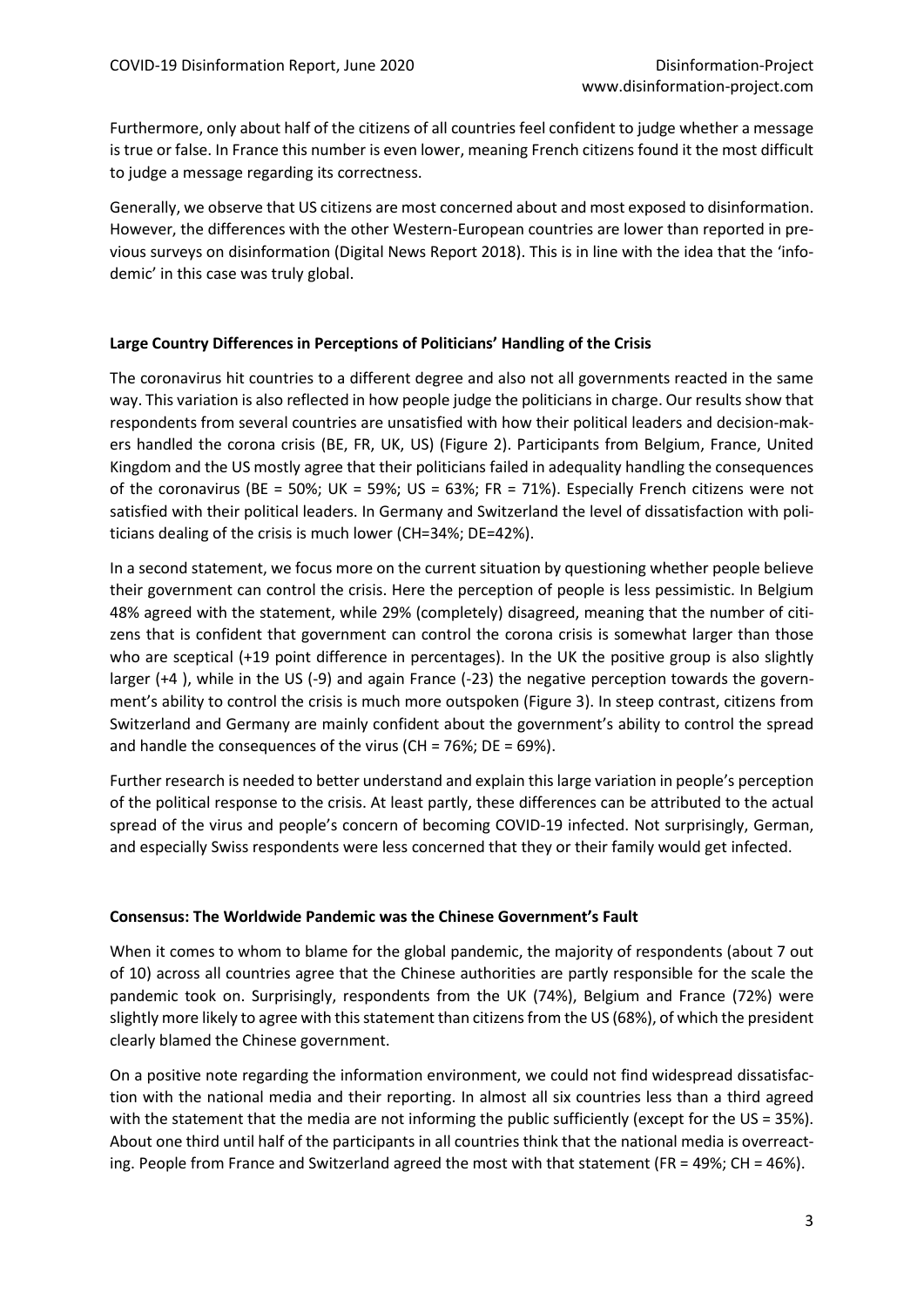#### Figure 2: Attitudes towards COVID-19



*Note*: *N* = 7014. Survey question: "Now we would like to know more about your opinion on the coronavirus. Please indicate to what extent you agree with the following statements." (scale: 1 = completely disagree; 7 = completely agree). For the question about the worry regarding family members a different scale was used: 1 = not worried at all; 7 = very worried. Indices were built, where values between 5 and 7 were coded as a "sign of agreement".





*Note*. *N* = 7014. Statement: "Our government is able to control the corona crisis" (scale: 1 = completely disagree; 7 = completely agree). E.g. for Switzerland there is a positive 63 point difference in percentages regarding this statement, meaning 75% of the participants agreed and 12% disagreed, hence a difference of 63. The 13% of people that opted for the middle category (4 on 7-point scale) are left out this calculation.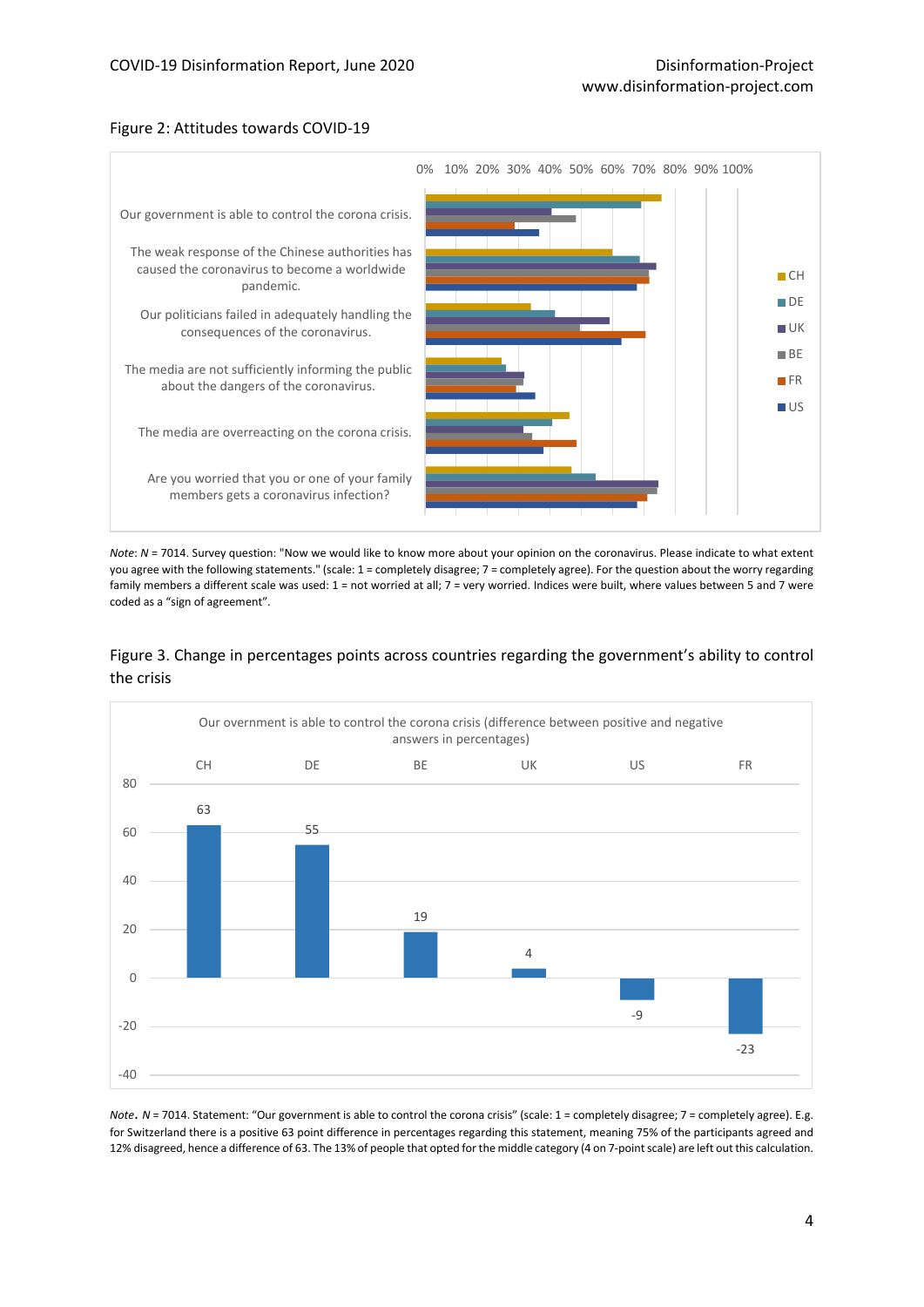### **Spreading Disinformation about COVID-19 on Social Media**

To measure the willingness to spread disinformation, each participant was shown a manipulated social media post regarding COVID-19 with a statement saying that the virus is a possible bioweapon from China (Figure 4). We then asked respondents how they would normally react to such a post.

Figure 4: Manipulated social media post

| News.com<br>SDANCO<br>Yesterday at 13:00 · 2 |                                                                                                                                |                         |
|----------------------------------------------|--------------------------------------------------------------------------------------------------------------------------------|-------------------------|
|                                              |                                                                                                                                |                         |
|                                              | The coronavirus might be a bioweapon from China<br>Report claims the Chinese government intended to use COVID-19 to damage the |                         |
| economy of other countries<br>NEWS COM       |                                                                                                                                |                         |
| 38k                                          | 2407 Comment 8446 Shares                                                                                                       |                         |
| 7 Like                                       | Comment                                                                                                                        | Share                   |
| View more 2407 Comments                      |                                                                                                                                |                         |
| Write a comment                              |                                                                                                                                | $\lceil c \rceil$<br>CF |

Our findings show that overall only a minority of individuals was willing to engage with the disinforming social media post (see Figure 5). However, one out of four respondents from the US was likely to like, share or comment on the post (25%, 27%, 25%) whereas citizens from Switzerland were the least willing to do so, with only one out of ten respondents likely to interact with the message (10%, 11%, 10%). The other countries are situated in between, with average engagement numbers around 15-20% of the respondents.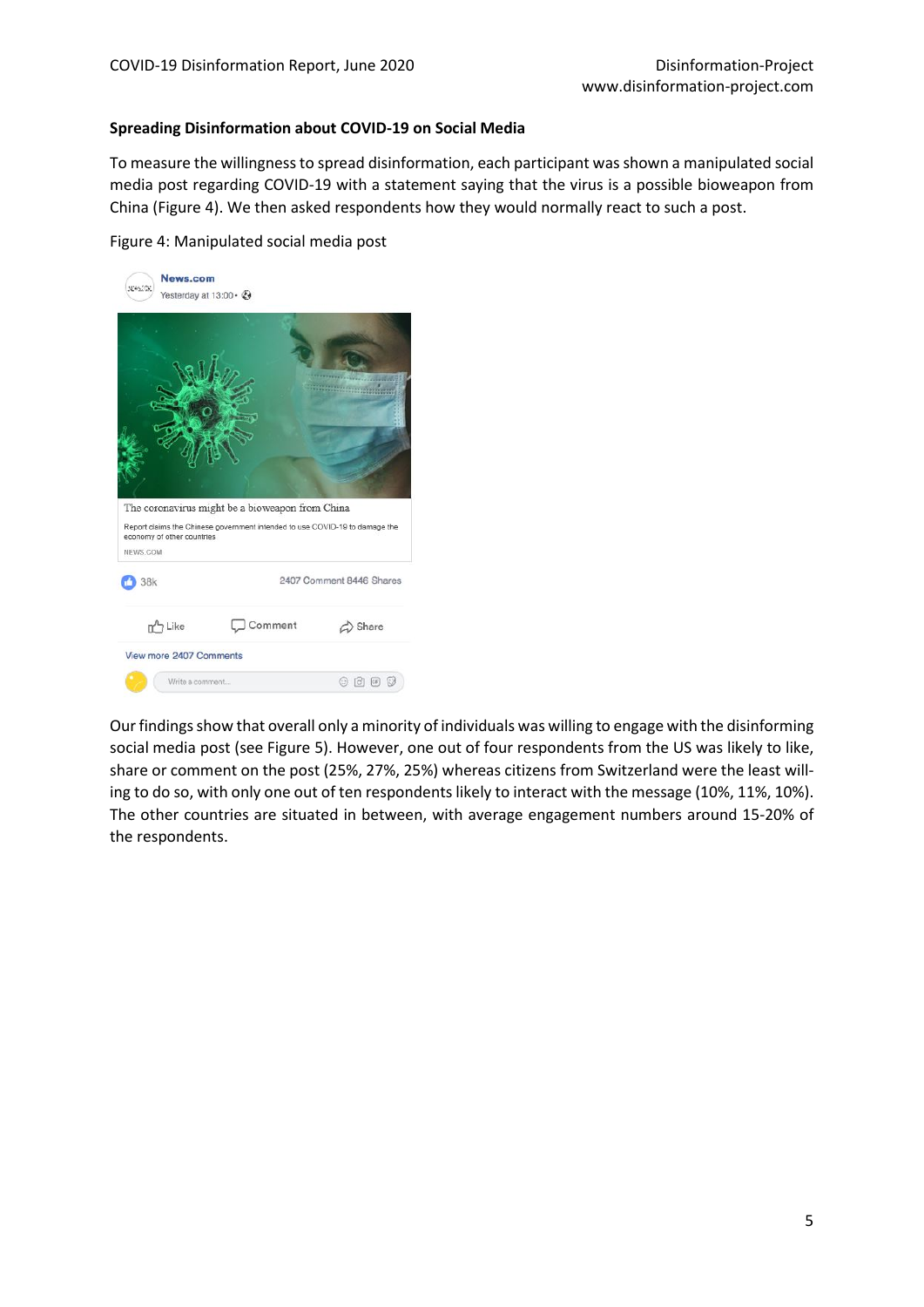

Figure 5: Engagement with disinformation about COVID-19 on social media

*Note*: *N* = 7014. Survey question: "How would you normally react to this social media post? Like the post / Share the post / Leave a (positive or negative) comment." (scale: 1 = very unlikely; 7 = very likely). Indices were built, where values between 5 and 7 were recoded as "having the intention to react to the post".

Finally, we identified individual characteristics that make people more willing to engage with disinformation. First analyses indicate that active social media users and user of alternative news media were more eager to like, share, or comment on false claims related to the corona pandemic. The same was true for people with low satisfaction with democracy and right-wing political orientation. In addition, a higher age, lower education, and male gender increased to likelihood of engagement with disinformation.

### **Conclusion**

Our results indicate that people in the countries under study are concerned about disinformation in the context of the ongoing global pandemic. The countries were also united with regard to the perception that the weak response from the Chinese authorities contributed to the worldwide spread of the virus. Despite these similarities, we also found country differences, most importantly regarding the response of politicians and the will to engage with disinformation about the coronavirus. However, it is noteworthy to state that the current situation is exceptional and the motivations to spread disinformation are likely to be driven also by individual experiences and the scope of the pandemic in the respective countries. In the follow up of our research we will compare the engagement with false/doubtful information on corona-related news, with news on other topics.